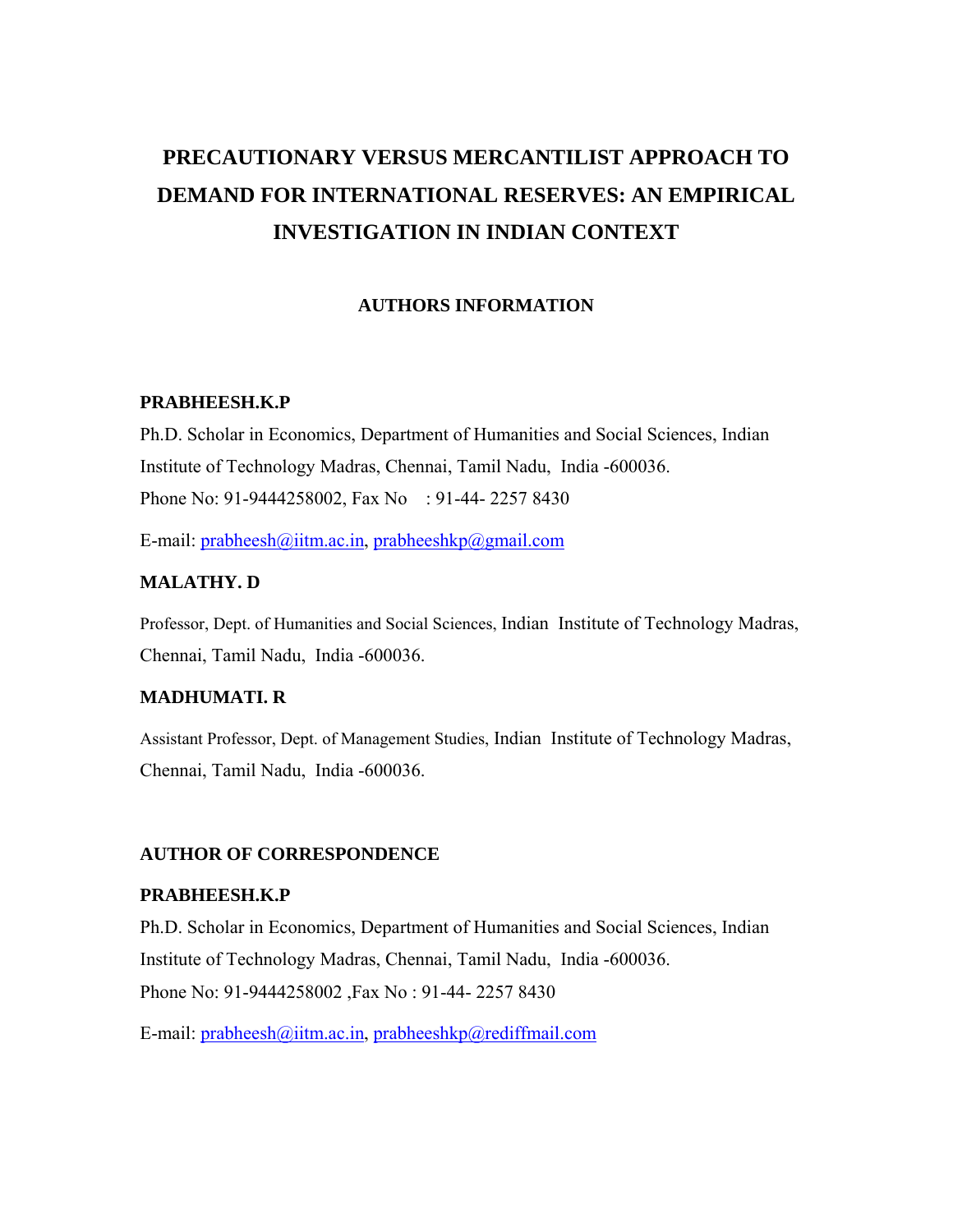# **PRECAUTIONARY VERSUS MERCANTILIST APPROACH TO DEMAND FOR INTERNATIONAL RESERVES: AN EMPIRICAL INVESTIGATION IN INDIAN CONTEXT**

 $\mathbf{Prahheesh }\,\mathbf{K}.\mathbf{P}^{*}\!,\mathbf{Malathy}\;\mathbf{D}^{\text{\#}}$  and  $\mathbf{Madhumati }\;\mathbf{R}^{\text{\$}}$ 

#### **ABSTRACT**

This paper empirically investigates the importance of precautionary and mercantilist approach to international reserves in Indian context using monthly data from 1993:06 to 2007:04. ARDL approach to cointegration is used to estimate the long-run relationship between reserves and its determinants. Empirical results show that reserves accumulation in India can not only considered as a precautionary savings against short-term volatile capital flows but also the result of under valued exchange rate polices followed by the central bank to make export competitive. We conclude that both the precautionary and mercantilist motives are relevant in reserve accumulation in India over the study period.

Keywords : Reserve demand; Foreign In5stitutional Investment, Cointegraton

<sup>\*</sup> Ph.D Scholar, Dept. of Humanities and Social Sciences, IIT Madras.

<sup>#</sup> Professor, Dept. of Humanities and Social Sciences, IIT Madras.

<sup>&</sup>lt;sup>\$</sup> Assistant Professor, Dept. of Management Studies, IIT Madras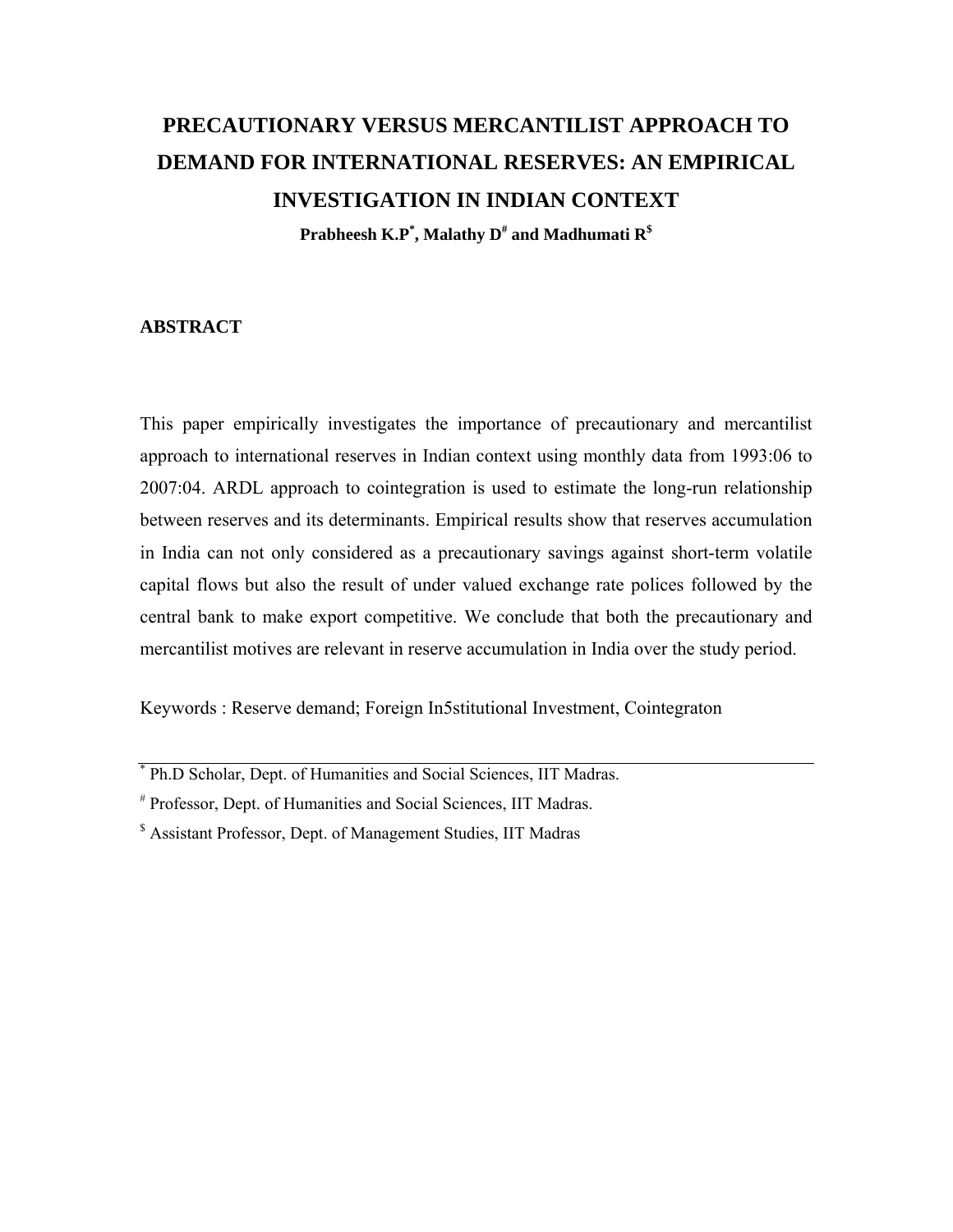#### **1. INTRODUCTION**

A striking phenomenon after the East Asian crisis is the huge increase in the global foreign exchange reserves from 900 billion in 1990, to 2990 billion US dollar in 2005. Despite most of the developing economies shifting from fixed to flexible exchange rate regime, which requires countries to maintain lower level of reserves to prevent any currency crisis, the share of these countries to the global reserves has also risen dramatically from 30 percent to 60 percent in the same period. Interestingly, the unprecedented rise in foreign exchange reserves with the Asian central banks, the major reserve holders, is a cause of concern among central banks for the reserve management policies.

Broadly, two alternative approaches are used to explain this unprecedented reserve accumulation in Asian economies. Firstly, the precautionary approach which considered reserve as a self-insurance against exposure to future sudden stop and reversal of capital flows. Financial integration of the developing countries has increased exposure to volatile capital flows or hot money, which are subject to sudden stop and reversal (Calvo, 1998; Edwards, 2004). The East-Asian crisis shows that the unprecedented capital flight at the time of crisis resulted in reducing the accessibility of these countries to international capital market. Similarly, the crisis also exposed the hidden vulnerabilities of East-Asian economies which forced the market to update the probability of sudden stop affecting all countries (Aizenman and Lee, 2005). Hence, the reserve accumulation with the central banks can be viewed a precautionary saving against volatile capital flows and its sudden stop.

An alternative explanation, mercantilist approach, argued that the reserve accumulation is the byproduct of the undervalued exchange rate polices of Asian economies to promote their exports. Dooley et al (2003) viewed Asian countries as periphery region which follow undervalued exchange rate policies to promote exports to central region, the US and this phenomenon led to an emergence of a new Bretton-Woods system. Therefore, they considered the reserve accumulation as a result of central banks' intervention activity in the foreign exchange market, to avoid the appreciation of domestic currency in order to keep the export competitiveness with trading partners. In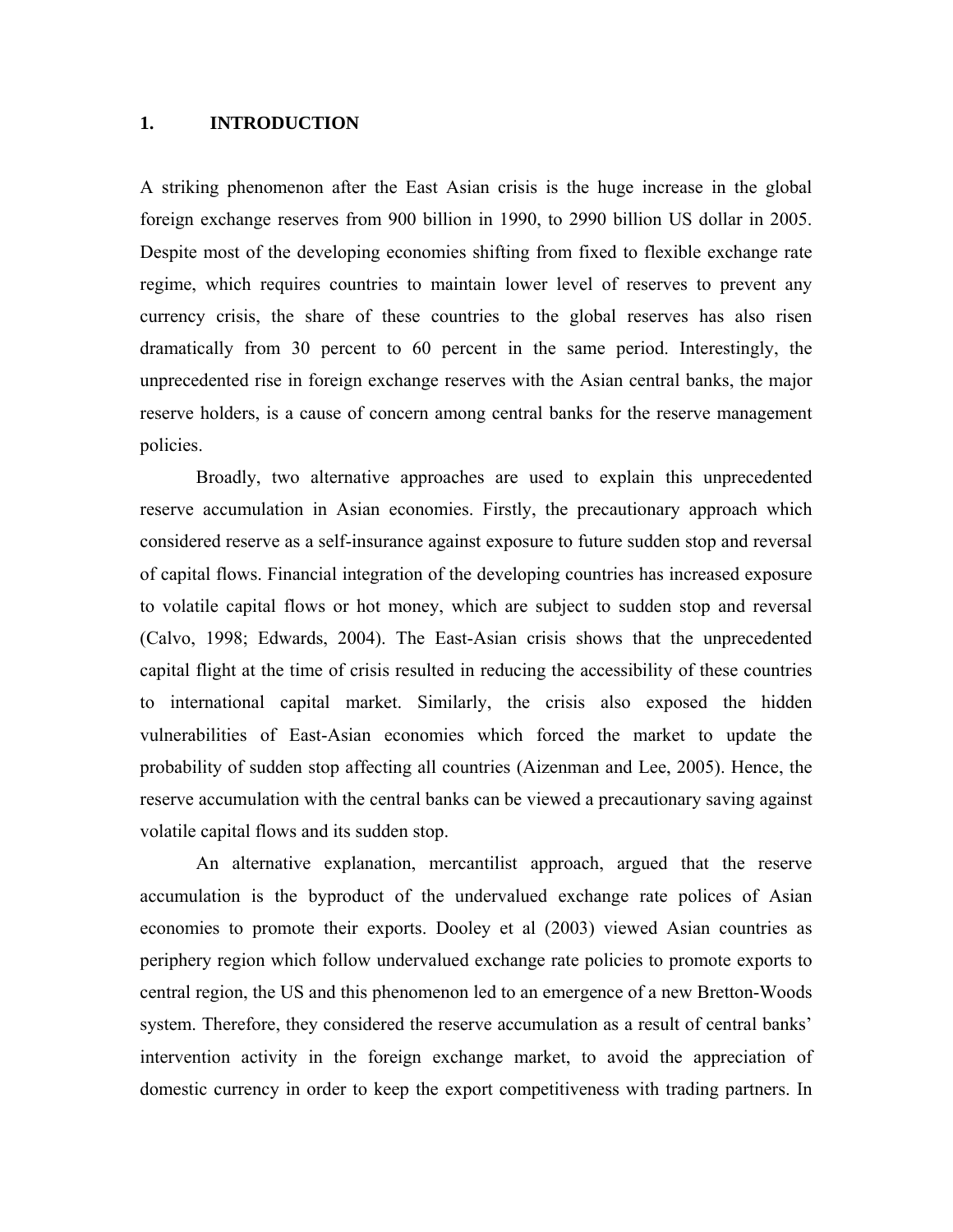short, the precautionary approach to reserves express the concern over the sudden stop, capital flight and its volatility, whereas mercantilist approach viewed reserve accumulation as the impact of exchange rate and export policies of the country.

Empirical evidence of mercantilist argument over precautionary argument is very limited. Aizenman and Lee (2005) tested the relative importance of these approaches in the context of developing countries and found that the variable which captures the mercantilist concern was statistically significant, though; its magnitude of impact on reserves accumulation was almost zero. At the same time, the variable related to precautionary motive is found to be highly significant in explaining reserve accumulation.

The present study empirically tests the relevance of precautionary and mercantilist approach in explaining reserve accumulation in the Indian context. Though India has adopted flexible exchange rate regime after 1992, it holds more than 200 billion US dollar as international reserves as of end March 2007. This level of reserves accounts for more than 20 percent of India's Gross Domestic Product (GDP). Of this, the foreign investment is found to be the major source account for more than 50 percent of the reserve accumulation in India over the period 1991-2007 (RBI, 2007). The cumulative Foreign Institutional Investment touched 50 billion dollar by the end of March 2007(RBI, 2007). This increased flow of short-term capital in the form of Foreign Institutional Investment to the stock markets and its volatile nature can be a reason for this large reserve accumulation. Though, the greater exchange rate flexibility mitigates the impact of shot-term capital flight, the cost of capital market crash as well as the impact of depreciation of domestic exchange rate due to capital flight are expected to be significantly large. Therefore, high reserves can be considered as a precautionary savings to mitigate the risk of shot-term capital flight.

Conversely, it is observed that the Reserve Bank of India (RBI) has been following a stable exchange rate regime with respect to US Dollar as compared to other foreign currencies (Patnaik, 2003). Evidence also suggests that the RBI has been intervening in the foreign exchange market whenever the Rupee appreciates but not when the Rupee depreciates (Ramachandran and Srinivasan, 2006). These observations provide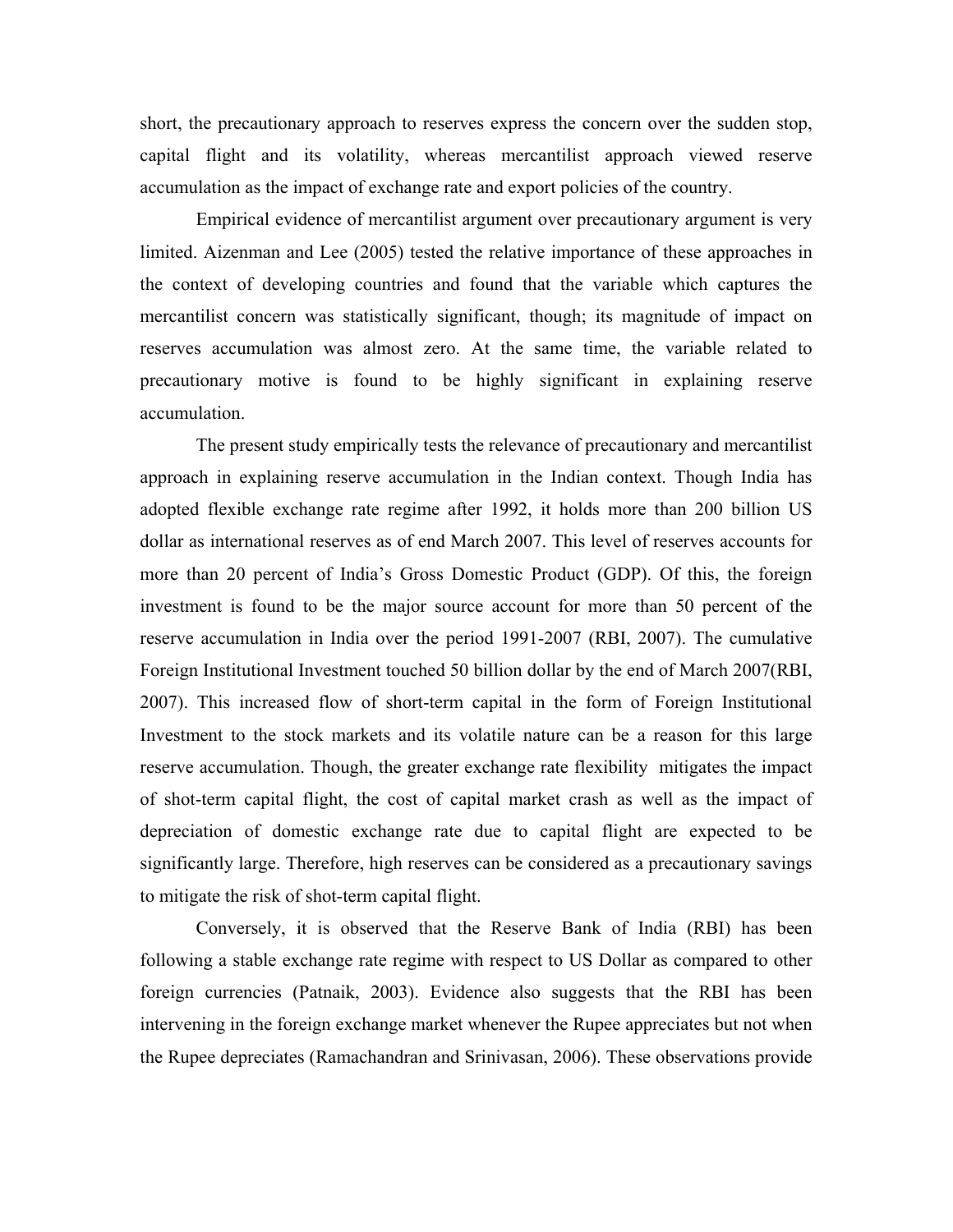a case for investigating whether it is the mercantilist view that can better explain reserve accumulation in India for the period 1994- 2007.

While, a limited number of studies have empirically investigated the behavior of India's demand for international reserves, not much work has been done on testing the importance of mercantilist vis-à-vis precautionary motive. Ramachandran and Srinivasan (2006) argued that the reserve accumulation in India seems to be the result of asymmetric intervention of RBI in the foreign exchange market and that the precautionary hypothesis does not explain the upsurge of reserves. However, the study used only a small set of explanatory variables for a shorter time period. There is a dearth of studies examining the reserve accumulation process from the view of precautionary saving against the volatility of shot-term capital flows and the implication of keeping an undervalued real exchange rate of Rupee against the US dollar on the reserve accumulation. This study makes an attempt to test the importance of the two alternative views that seeks to explain reserve accumulation, by including specific variables to capture these motives such as the volatility of Foreign Institutional Investment and a measure of undervalued real exchange rate of Indian Rupee against the US Dollar.

In order to analyze the relative importance of precautionary versus mercantilist view, we use Auto Regressive Distributed Lagged Model (ARDL) approach to cointegration to estimate reserve demand function and GARCH estimation to derive the volatility measures of foreign institutional investment and exchange rate. The rest of the paper is organized as follows: section 2 deals with empirical model of reserve demand and is followed by a discussion on data and its source in section 3. The econometric methodology and empirical results are given in section 4 and section 5 presents conclusion.

#### **2. EMPIRICAL MODEL**

There has been a spurt in research on demand for reserves since 1960s (Gruber, 1971). The empirical studies in Bretton-Woods period considered reserves as a function of scale transaction (transaction motive), uncertainty (precautionary motive) and opportunity cost (profit motive). However, in the post Bretton-Woods period, especially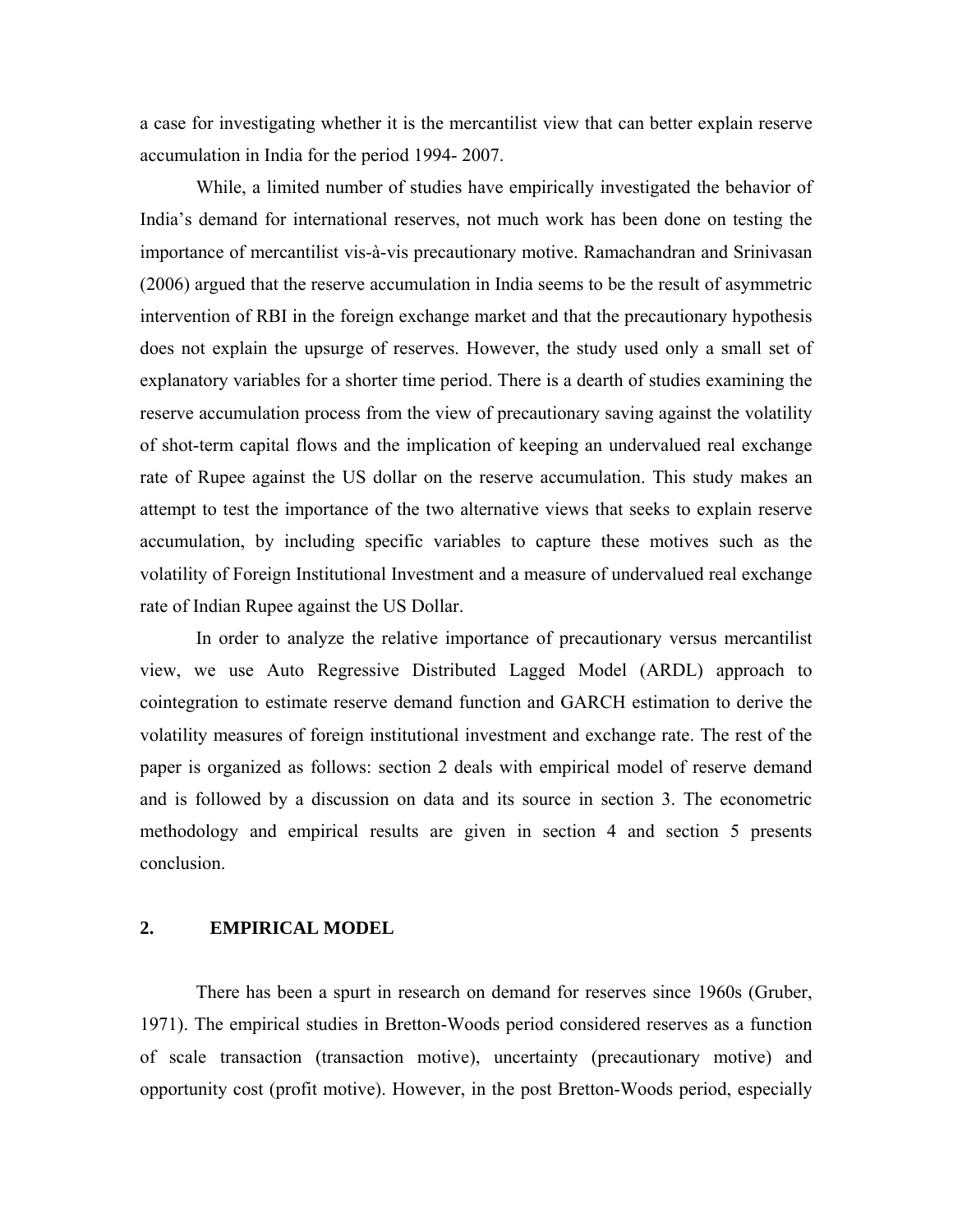till the 1990s, empirical studies incorporated exchange rate flexibility in the reserve demand function to study the stability of reserve demand function across exchange rate regime. Considering that the capital account venerability is the main source of financial crisis in nineties, the empirical studies in the post 1990s period incorporated variables which capture the vulnerability of capital account in reserve demand function. The present study incorporates volatility of foreign institutional investment to capture the precautionary motive of reserve holdings to volatile capital flows and the deviation of real exchange rate from its trend series to capture the mercantilist argument of undervalued exchange rate policies, along with standard explanatory variables of reserves. The empirical specification of reserve demand function is following

$$
RES_{t} = \gamma_0 + \gamma_1 IM_t + \gamma_2 TB_t + \gamma_3 ER_t + \gamma_4 FII_t + \gamma_5 TD_t + \varepsilon_t
$$
\n(1)

Where RES, IM, TB, ER, FII and TD are international reserves, imports and treasury bill rate, exchange rate flexibility, volatility of foreign intuitional investment and the deviation of real exchange rate form its trend respectively.  $\gamma_1, \gamma_2, \gamma_3, \gamma_4$  and  $\gamma_5$  are the parameters to be estimated,  $\gamma_0$  is the intercept, and  $\varepsilon_t$  stands error term and t denotes time. All variables are expressed in logarithmic form.

We expect a positive relationship between reserves (RES) and imports (IM) since the high IM implies high transaction, which leads to high demand for reserves. The variable TB, a measure of opportunity cost, is expected to have a negative relation with RES because a higher opportunity cost is expected to lead to a reduction in reserve holdings because alternative investments become more attractive. Similarly, ER is expected to have a negative relationship with RES. Greater exchange rate flexibility would reduce the demand for reserves because central banks no longer need a large stock of reserves to manage a pegged exchange rate. In the same way, FII is expected to have a positive relationship with RES because high volatility in capital flows induces the central bank to hold high reserves as precaution. The variable TD, which captures the mercantilist argument for under valued exchange rate system, is also expected to have a positive relationship with RES. A positive TD indicates an undervalued real exchange rate of domestic to foreign currency. Therefore, a high TD would lead to high RES.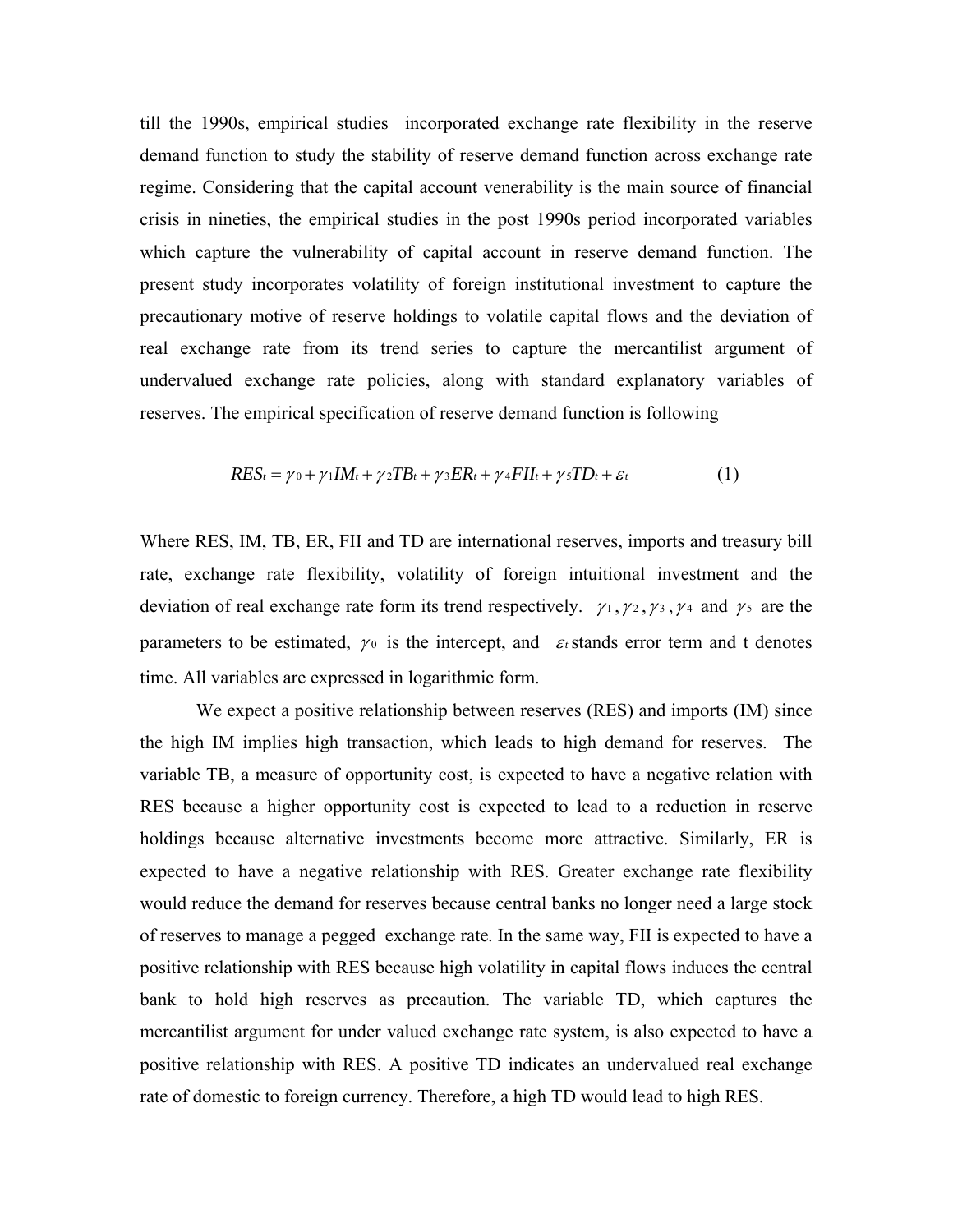#### **3. DATA**

In order to estimate the equation (1) we use monthly data from 1993:06 to 2007:04. The choice of beginning period can be attributed to the beginning period of Foreign Institution Investment in India. Most of the data series have been collected from various issues of the Reserve Bank of India publications such as Handbook of statistics on Indian Economy and monthly bulletin. In order to construct the real exchange rate of Rupee against the US dollar, the US Consumer Price Index has been drawn from the web site of US Department of Labor Bureau of Labor Statistic (www.bls.gov). The variables such as RES, IM, and FII are in crores of Rupee. The 91 days treasury bill yield rate has been taken for measuring TB. The exchange rate is expressed as the number of domestic currency per unit of foreign currency and accordingly a rise in the exchange rate indicate a depreciation and decline indicate an appreciation of India Rupee.

#### **4. METHODOLOGY AND EMPIRICAL RESULTS**

To estimate equation 1, we have used the ARDL approach to cointegration developed by Pesaran, Shin and Smith (1996). First, we present the methodology used for constructing the variables such as ER, FII and TD as well as its empirical results in the following sub sections.

#### **4.1 UNIVARIATE GARCH (1, 1) MODEL**

In order to generate the volatility series of exchange rate and foreign institutional investment, we have applied univariate Generalized Autoregressive Heteroscedastic (GARCH) model developed by Bollerslev (1986). The main advantages of GARCH model as compared to traditional volatility estimation method such as rolling standard deviation etc are it helps to model the volatility clustering features of the data and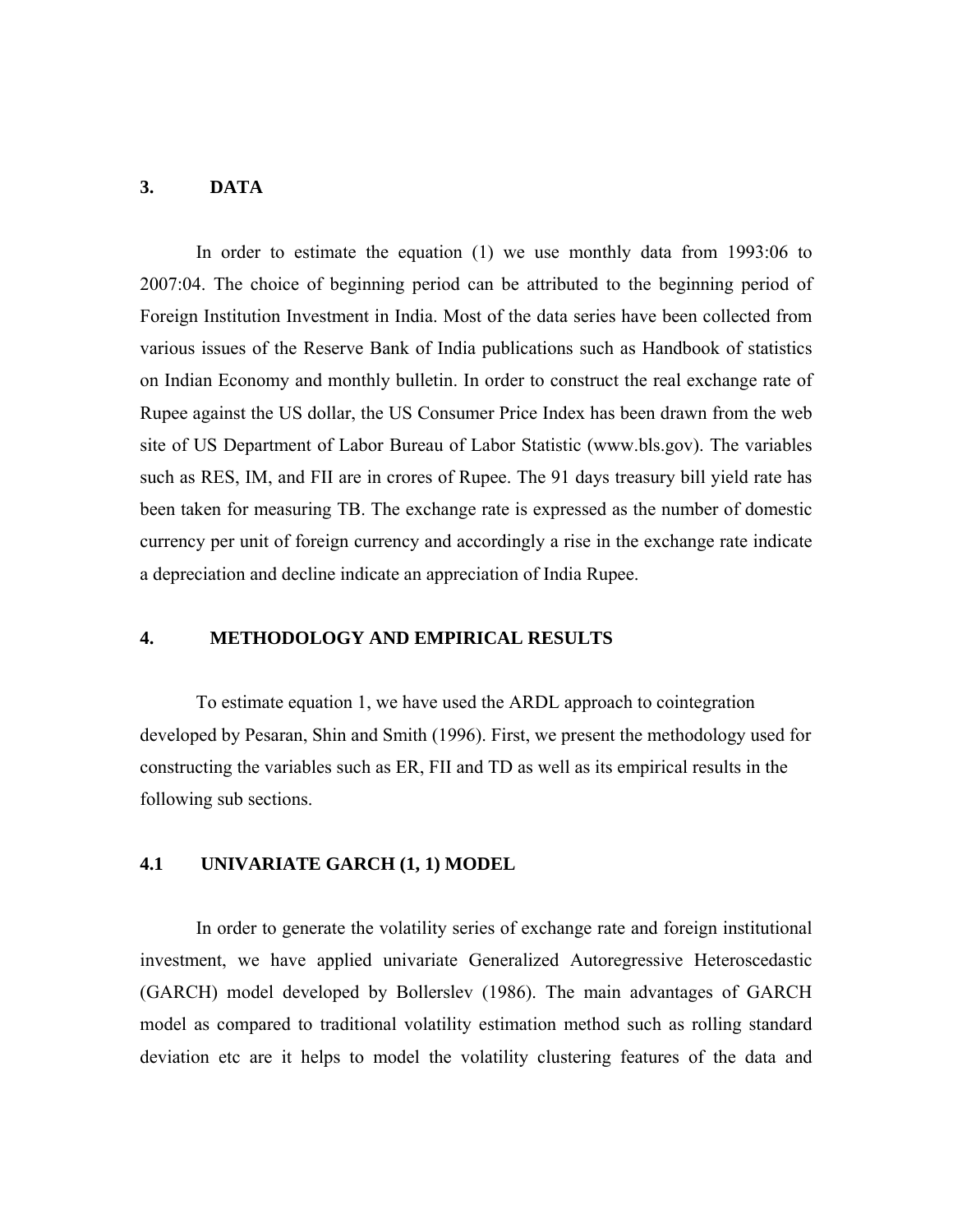incorporates heteroscedasticity into the estimation procedure (Bollerslev, 1986). The GARCH (p, q) model specification can be written as

$$
Y_t = \mu + \varepsilon_t
$$
  

$$
\varepsilon_t / \Omega_{t-1} : N(0, h_t)
$$
 (2)

$$
h_{i} = \omega + \sum_{i=1}^{p} \alpha_{i} \varepsilon^{2}{}_{t-i} + \sum_{i=1}^{q} \beta_{j} h_{t-j}
$$
  
\n
$$
\omega > 0; \alpha_{1,\dots,\alpha} \alpha_{p} \ge 0; \beta_{1,\dots,\beta} \alpha_{q} \ge 0
$$
\n(3)

Equation (2) is the conditional mean equation, where μ is the mean of  $Y_t$ .  $\varepsilon_t$  is the error term conditional on the information set  $q_{-1}$  and is normally distributed with zero mean and variance  $h<sub>i</sub>$ . Equation (3) is the variance equation which shows that the one period ahead forecast variance,  $h_t$ , is based on past information and therefore it is called conditional variance. The conditional variance depends on three factors: the mean  $\omega$ ; the news about the volatility from previous periods  $\varepsilon^2_{t-i}$ ; and forecast variance from previous period  $h_{i-j}$ . The size and significance of  $\alpha_j$  indicates the presence of the ARCH process or volatility clustering in the series. Similarly the size and significance of  $\beta_j$  indicate the effect of GARCH. In the case of GARCH(1, 1) model, if  $\alpha_i + \beta_j = 1$ , then it indicates the persistence of a forecast of the conditional variance over all finite horizons and an infinite variance for the unconditional distribution of <sup>ε</sup>*<sup>t</sup>* (Engle and Bollaerslave, 1986). In other words, the current shock persists indefinitely conditioning the future variance. These models are called the Integrated-GARCH model or IGARCH model. Therefore, the testing for IGARCH is a test for unit roots in the conditional variance.

In order to derive the volatility of exchange rate, we follow GARCH (1, 1) model, where ht depends on only one lag of  $\varepsilon^2$  and  $h$ <sub>t</sub>. Since we found the exchange rate to be nonstationary in levels and stationary in first difference, the first difference series of exchange rate is considered for the mean equation. It is also found that the exchange rate follows an AR(1) specification by Akaike Information Criterion(AIC) and Schwarz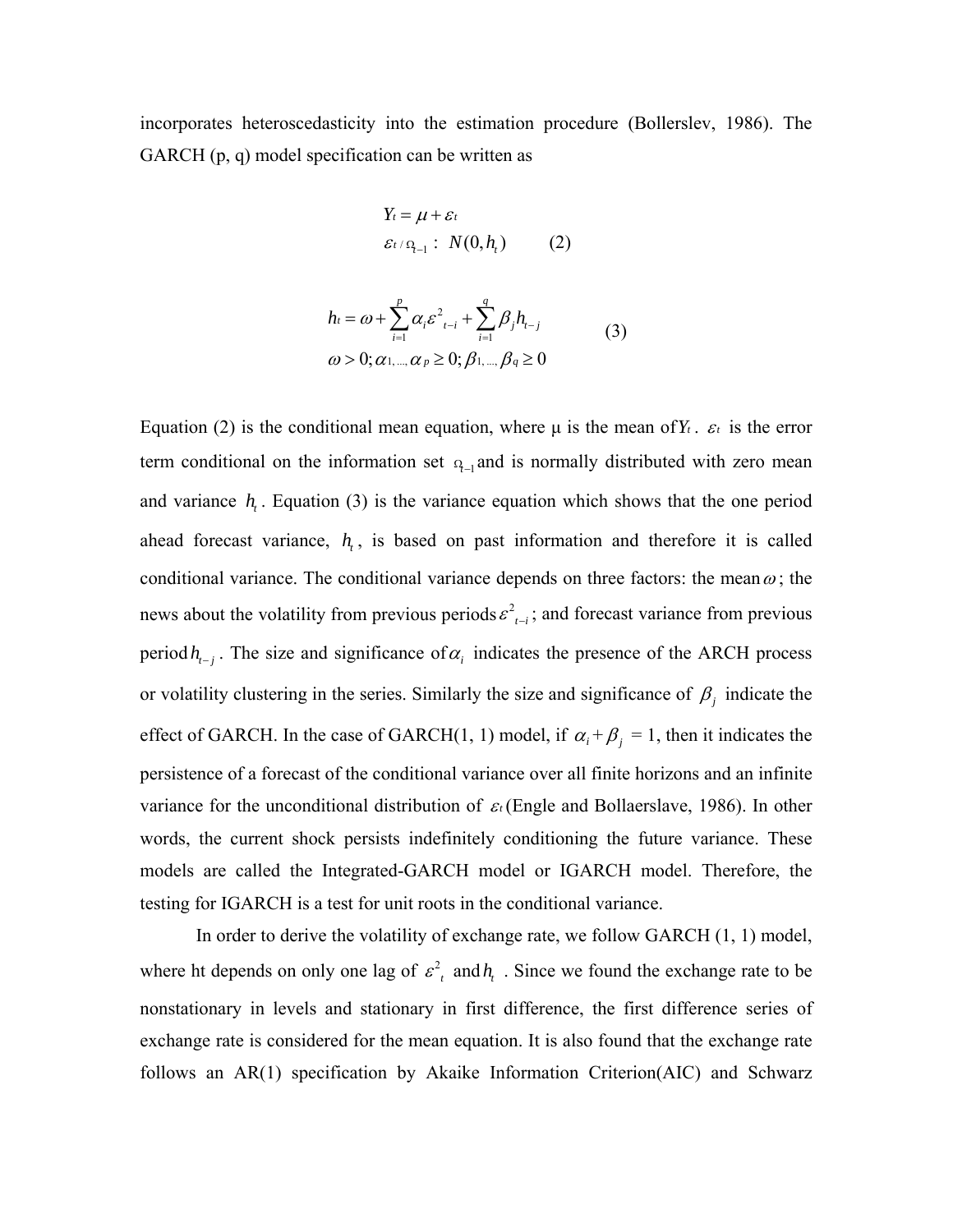Criterion (SC) model selection criteria. Therefore, the mean equation is modeled with AR(1) specification. The results of GARCH (1, 1) are shown in the table 1.

The table 1 shows the presence of GARCH(1, 1) effect on exchange rate. The persistence measure,  $\alpha_i + \beta_i$  is grater than one indicating a permanent shock to volatility. The Ljung- Box statistics failed to indicate serial correlation in the standardized residual as well as in standardized squared residuals at one percent level up to 10 lags. Similarly the ARCH effect could not be seen in the residuals in the model. Therefore, we select the GARCH (1, 1) to derive the volatility series of exchange rate.

**Table 1: GARCH (1, 1) Results of Exchange Rate**

|                                                                        |  |                     | $Y_t = 0.0008 + 0.49 Y_{t-1} + \varepsilon_t$              |  |
|------------------------------------------------------------------------|--|---------------------|------------------------------------------------------------|--|
|                                                                        |  | $(0.44)$ $(3.35)^*$ |                                                            |  |
|                                                                        |  |                     | $h_i = 0.000008 + 0.86 \varepsilon_{i-1}^2 + 0.51 h_{i-1}$ |  |
|                                                                        |  |                     | $(5.1)^*$ $(6.76)^*$ $(13.07)^*$                           |  |
| Log – Likelihood = 521.88, LBQ(10) = 14.1[0.11], LBQ <sup>2</sup> (10) |  |                     |                                                            |  |
| $= 4.2[0.89]$ , ARCH(1) = 4.22[.93], AIC = -6.19 SBC = -6.09           |  |                     |                                                            |  |

Note (\*) indicates statistically significantly different from zero at 1percent level. p-Values are in square brackets. LBQ andLB  $Q^2$  are the Ljung-Box test statistics for serial correlation in the standardized residual and squared standardized residual.

Similarly, the volatility of foreign institutional investment is also estimated through GARCH  $(1, 1)$  model. The result in the table 2 shows that the GARCH  $(1, 1)$ effect is significant in the conditional variance. The volatility persistence can be seen in this case also. The model diagnostics do not indicate serial correlation in the standardized and standardized squired residuals; and ARCH effect. Therefore, the variance of the series is used as the proxy for volatility of the FII investment.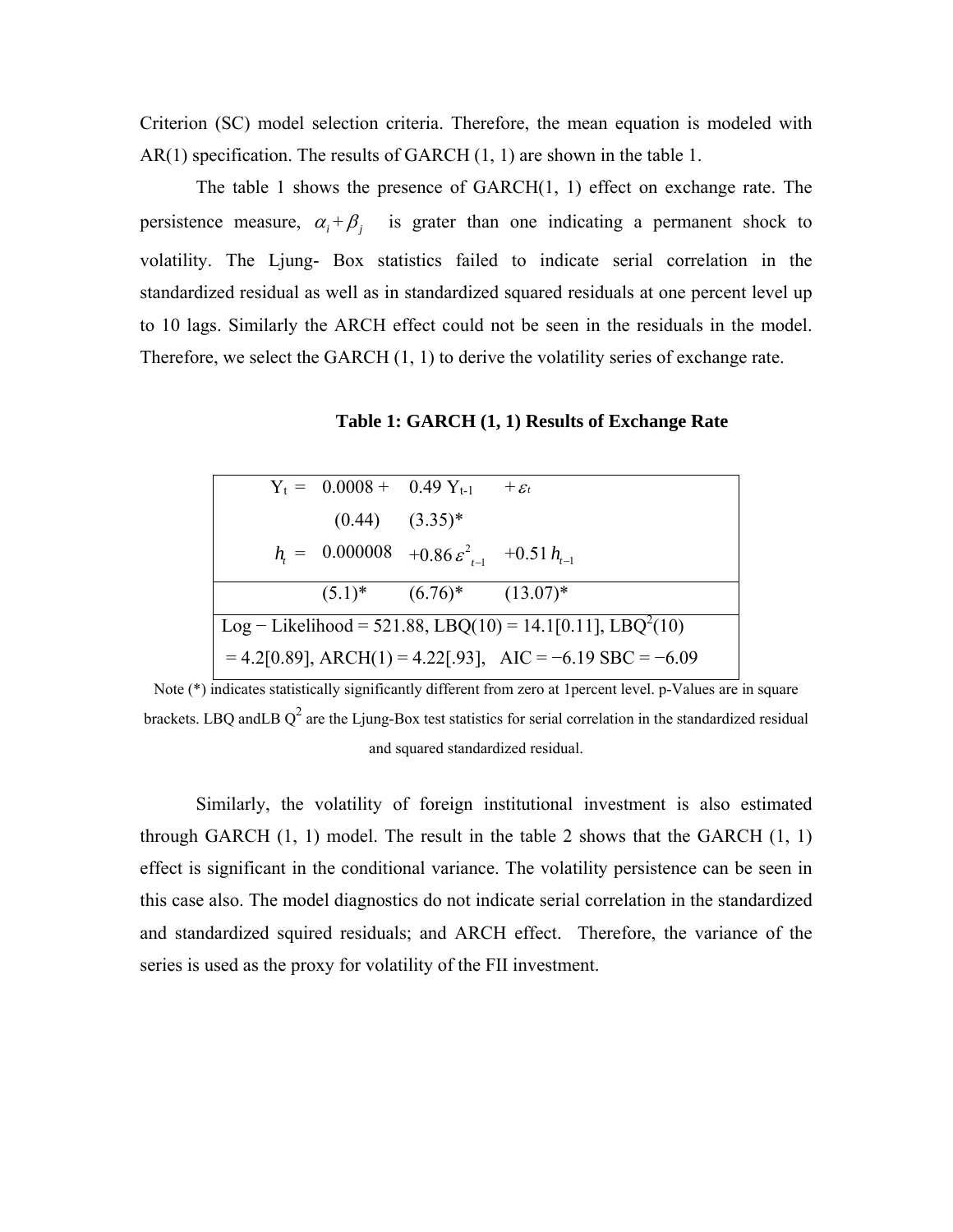|               |                       | $Y_t = 182.6 + 0.55Y_{t-1} + \varepsilon_t$ |                                                                   |
|---------------|-----------------------|---------------------------------------------|-------------------------------------------------------------------|
|               | $(4.22)^*$ $(7.27)^*$ |                                             |                                                                   |
|               | $h_i = 16271$         | +0.38 $\varepsilon_{t-1}^2$ +0.67 $h_{t-1}$ |                                                                   |
|               |                       | $(2.78)^*$ $(3.99)^*$ $(11.27)^*$           |                                                                   |
|               |                       |                                             | Log – Likelihood = -1313, LBQ(10) = 11.24[0.33], LBQ <sup>2</sup> |
|               |                       |                                             | $(10) = 4.71[0.91]$ , ARCH $(1) = 0.20[0.65]$ , AIC = 15.88       |
| $SBC = 15.97$ |                       |                                             |                                                                   |
|               |                       |                                             |                                                                   |

**Table 1: GARCH (1, 1) Results of Foreign Institutional Investment**

Note (\*) indicates statistically significantly different from zero at 1percent level. p-Values are in square brackets. LBQ andLB  $Q^2$  are the Ljung-Box test statistics for serial correlation in the standardized residual and squared standardized residual.

## **4.2 HODRICK- PRESCOTT (HP) FILTER METHOD FOR TD**

The deviation of exchange rate from its trend is calculated using Hodrick-Prescott (1997) or HP filter method. In literature, the variable which is used to capture the effect of undervalued exchange rate system is the deviation of Real Effective Exchange rate (REER) from its trend (Aizenman and Lee, 2006). In India, it is argued that RBI has not been targeting REER (Patnaik 2003). Therefore, REER is not considered for constructing undervalued exchange rate. Instead, we generate a real exchange rate series of Rupee versus Dollar, by considering the fact that the US as the India's major trading partner and the large foreign exchange transaction of Rupee takes place in US dollar. The real exchange rate is constructed using following formula

*Real Exchange rate of Rupee in terms of US Dollar = Nominal exchange rate \* (US price level/Indian price level)* 

Where, the US consumer price index (CPI) is taken for US price level, whereas the wholes sale price index (WPI) is taken as a proxy for Indian price level. Since the US CPI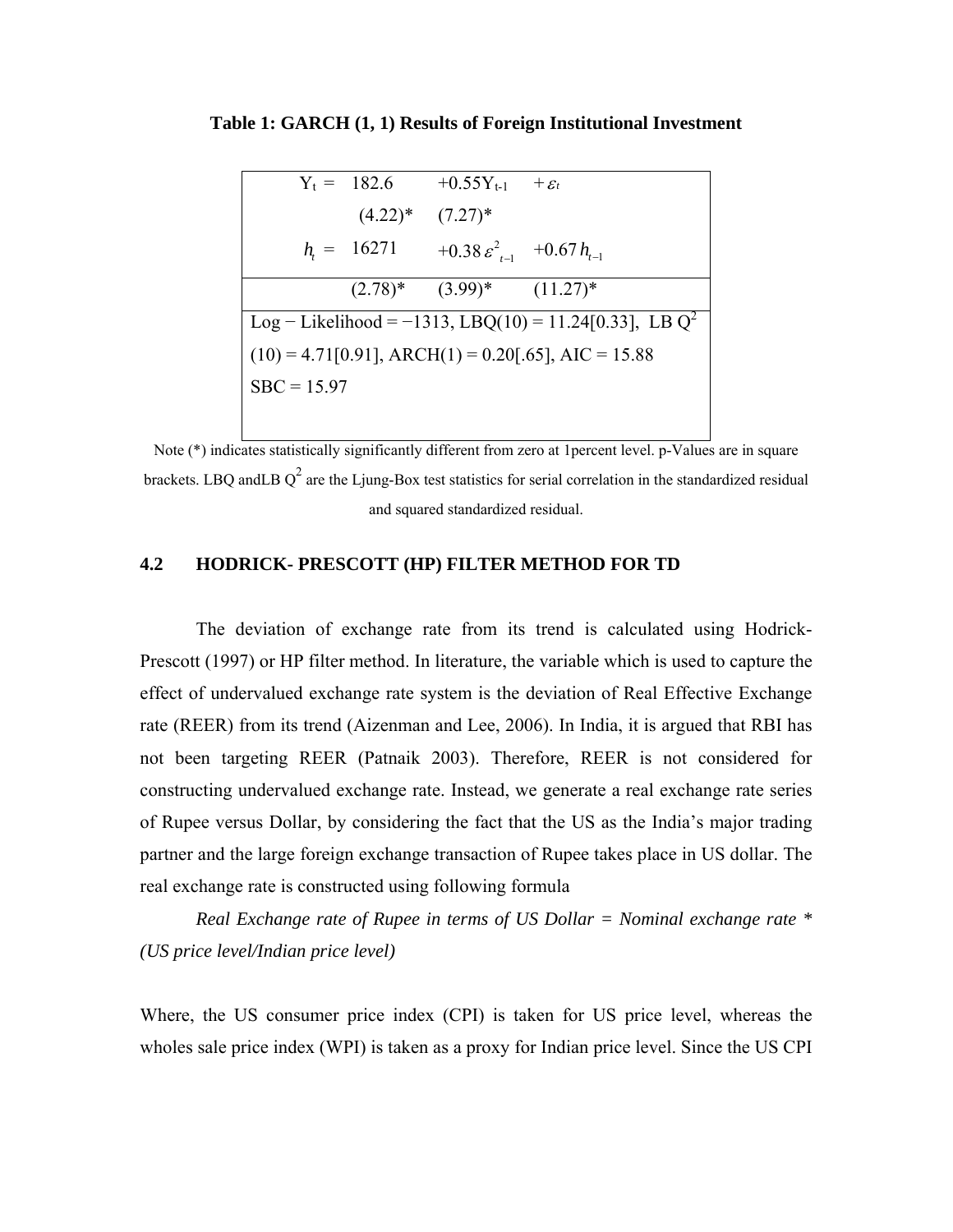is available in the base year 1980, the base year of Indian WPI (base 1993-94) has been changed to 1981-82 price level using splicing technique.

In order to derive the deviation of real exchange rate from its trend values, we use the HP filter procedure. The HP Filter is a smoothing method which is used to obtain a smooth estimate of the long-term trend component of a series. It has an advantage over simple de-trending procedure based on linear trend, that it is a time varying method and allows the trend to follow a stochastic process. Whereas, the traditional method assumes the trend series grows at constant rate. Whereas, the traditional method assumes the trend series grows at constant rate. HP computes the smoothed series  $y<sup>T</sup>$  of *y* by minimizing the variance of *y* around  $y<sup>T</sup>$ , subject to a penalty that constrains the second difference of  $y<sup>T</sup>$ . The HP filter chooses  $y^T$  to minimize

$$
\sum_{i=1}^{n} (y_t - y_t^T)^2 + \lambda \sum_{i=2}^{n-1} (\Delta y_{t+1}^T - \Delta y_t^T)^2
$$
 (5)

Where,  $\lambda$  is the smoothing weight on  $y<sup>T</sup>$  growth and n is the sample size. In order to derive the series of TD, the deviation of real exchange rate from its trend, we take the deference between real exchange rate and the smoothed real exchange rate derived from HP filter.

#### **4.3 ARDL APPROACH TO COINTEGRATION**

To empirically analyze the log-run relationship and dynamic interactions among reserves and its' determinants, we used the Autoregressive Distributed Lagged (ARDL) approach to cointegration procedure developed by Pesarn et al (1996). This model has several advantages as compared to standard multivariate cointegration test such as Johansen and Juselius(1990). The first advantage is that this is a bound test procedure and it is simple to follow. This test can be applied irrespective of whether variables in the model are purely I(0), purely I(1) and mutually cointegrated. This avoids the pre-testing problems associated with standard cointegration test such as the classification of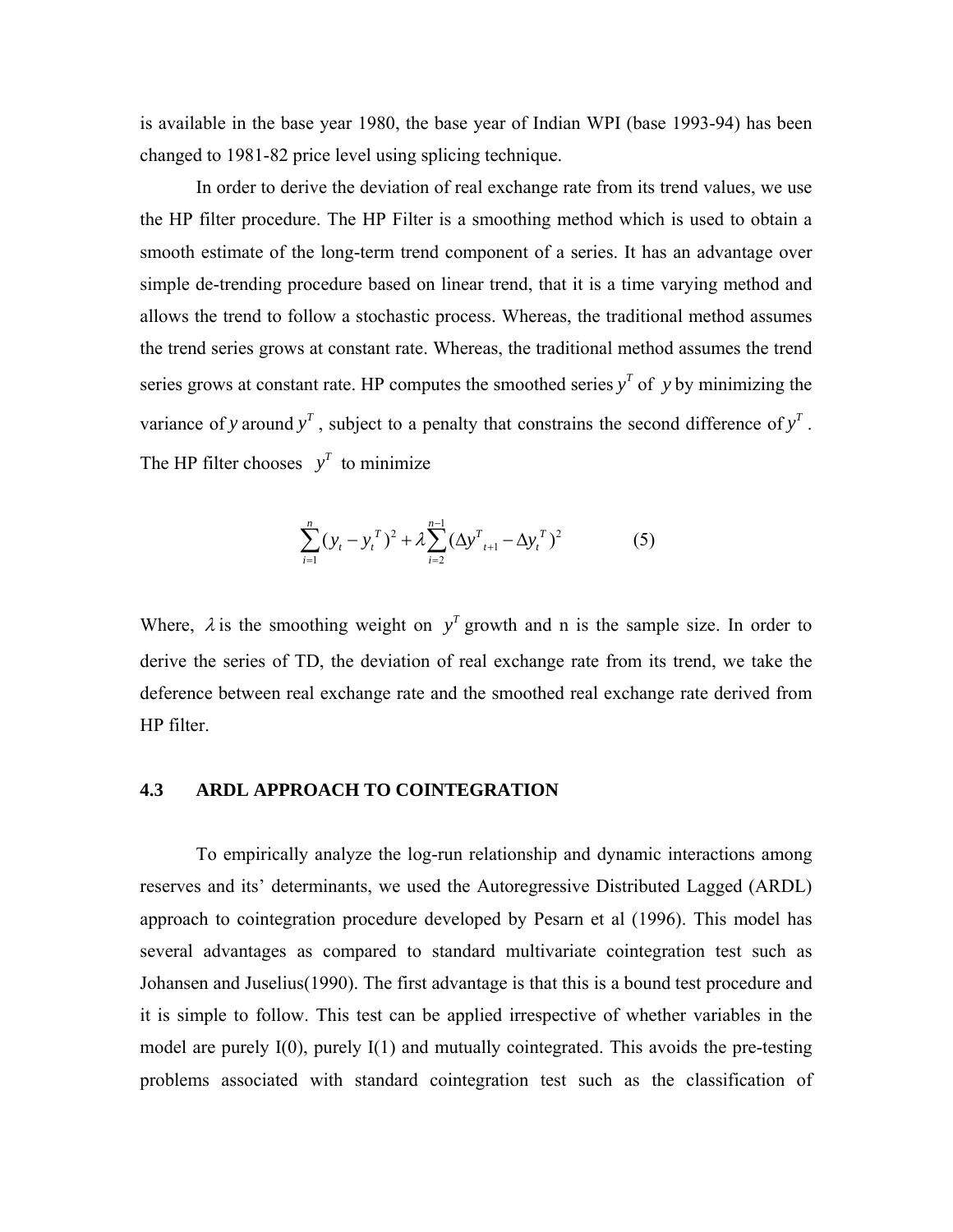variables into I(0) and I(1). Moreover, this test is relatively efficient in small and finite sample data size. In addition, this model takes sufficient number of lags to capture the data generating process in a general to specific modeling framework. The following simple model illustrates the ARDL approach

$$
Y_t = \alpha X_t + \delta Z_t + \varepsilon_t \tag{5}
$$

Where  $Y_t$ ,  $X_t$  and  $Z_t$  are variables in the model and  $\varepsilon_t$  is stochastic error term and  $\alpha$ and  $\delta$  are parameters. The error correction specification of the equation (4) can be written as

$$
VY_{t-1} = \alpha_0 + \lambda_1 Y_{t-1} + \lambda_2 X_{t-1} + \lambda_3 Z_{t-1} + \sum_{i=1}^p \beta_i VY_{t-i} + \sum_{i=1}^p \delta_i VX_{t-i} + \sum_{i=1}^p \gamma_i VZ_{t-i} + u_t
$$
 (6)

The first part of LHS of the equation (6) with parameter  $\lambda$  s represents the longrun relationship and second part with  $\beta$ ,  $\delta$  and  $\gamma$  represents the short-run dynamics of the model. If the null hypothesis  $\lambda_1 = \lambda_2 = \lambda_3 = 0$  is rejected then there exist a longrun relationship between the dependent variable  $Y_t$  and independent variables  $X_t$  and *Zt* or there is cointegration. The ARDL approach follows a bound test approach to estimate the equation (6) to check the existence of long-run relationship. Using OLS method, an F-test for the joint significance of the null of  $\lambda_1 = \lambda_2 = \lambda_3 = 0$ against  $\lambda_1 \neq \lambda_2 \neq \lambda_3 \neq 0$  is used. Pesaran et al(1996) proposes a lower and upper critical values for the F-statistic assuming all variables are I(0)for lower bound and all variables are I(1) for upper bound. If the computed F-statistic exceeds the upper critical value, then the null of no co-integration can be rejected irrespective of the order of integration of the variables. Conversely, if the test statistic falls bellow the lower critical bound, then the null of no co-integration cannot be rejected. However, if the test statistic falls between the lower and upper critical values, then the result is inconclusive. In this stage, the unit root tests have to be carried out on the variables.

Once the cointegration is established, the next stage is to find the optimum lag length for each variable estimate to the equation (6). The ARDL method estimates  $(p+1)^k$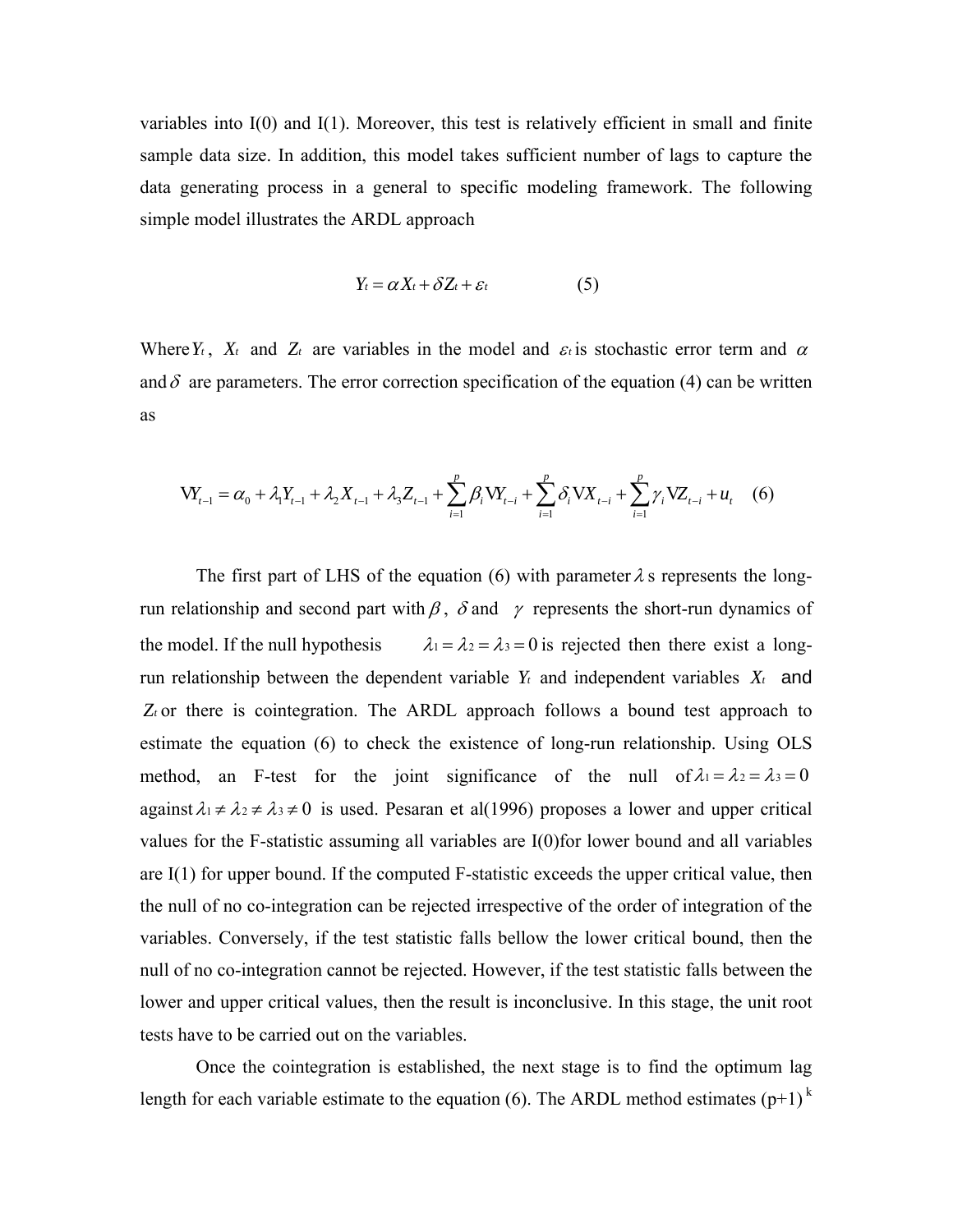number regressions, where p and k are number of lags and number of variables in the model respectively. The appropriate model can be selected using the model selection criteria such as AIC and SC. The SC will select a model with small lag length and a parsimonious model, while AIC selects a model with maximum relevant lag length. Then, the log run and short-run coefficient can be estimated and analyzed. The short-run dynamics are estimated through the error correction model, where the error correction term indicates the speed at which short-run disequilibrium is corrected to reach the logrun equilibrium.

In order to estimate the reserve demand equation, the optimum number of lags is chosen as 3. The results from bound test to check the cointegation is given in the following table.

| Dependent  | F-Statistic | Probability | Conclusion    |
|------------|-------------|-------------|---------------|
| variable   |             |             |               |
| <b>RES</b> | 4 49        | 0.00        | Cointegration |

**Table 4: Results from bound test**

Table (4) shows that the calculated F-statistic is 4.49 and significant at 1 percent level. Thus the null of no cointegration is rejected and indicates there is a log-run relationship between reserves and its determinants. After the establishing of cointegration, the ARDL process estimates 363 regression equations and from which BIC criteria selected the ARDL (1,0,0,0,0) specification. The estimated long-run coefficients are given in the following table.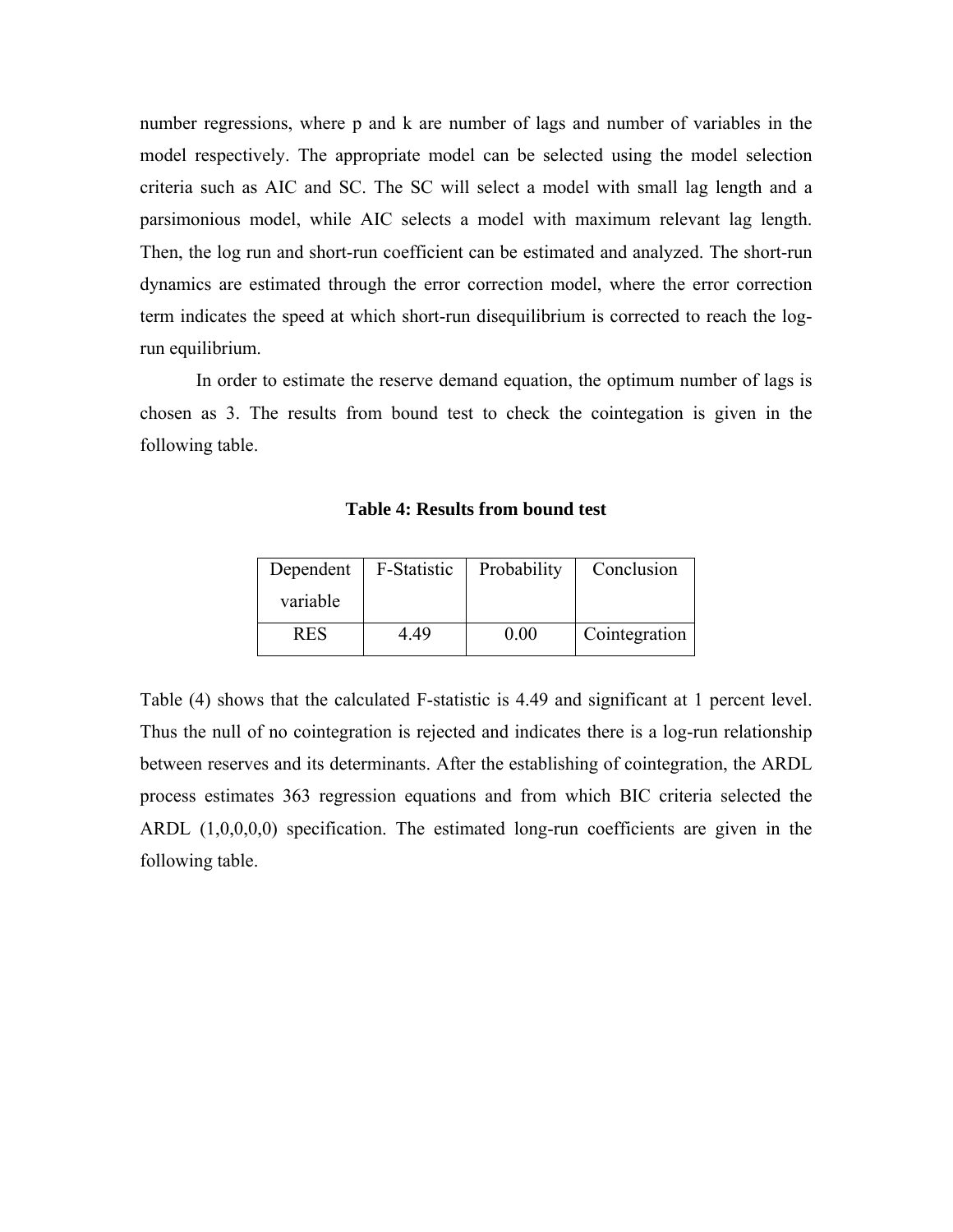| Regressor  | Coefficient | t-ratio   |
|------------|-------------|-----------|
| IM         | 0.713       | 2.58*     |
| TB         | $-0.155$    | $-3.36*$  |
| ER         | $-0.232$    | $-2.44**$ |
| <b>FII</b> | 0.327       | 1.81 ***  |
| TD         | 0.317       | $1.73***$ |
| C          | 3.413       | 1.51      |

**Table 5: Estimated log run coefficients using ARDL approach**

Note : \*, \*\* and \*\*\* are statistically significantly different from zero at 1 percent 5 and 10 percent levels respectively

Table (5) shows that all regressors of RES exhibit the expected sign and are statistically significant at 10 percent level or better. Since all variables are measured in log form, the coefficients can be interpreted as elasticity. The import elasticity is found to be 0.71, which is less than one, indicates a significant economies of scale due to holding reserves. More specifically, in order to import one unit of goods RBI has to stock 0.71 units of reserves. However, a one unit increase in opportunity cost and exchange rate flexibility decrease reserve holdings by 0.15 and 0.23 percent respectively. The less sensitive of reserve with respect to TB can be attributed to the massive accumulation reserves by the RBI without considering its opportunity cost of holding reserves.

The impact of FII on RES it is significant at 10 percent level and has the expected sign. A 1 percent increase in volatility of FII results in an increase in the reserves of about by 0.32 percent. This is the clear indication of precautionary motive of reserve accumulation against volatile capital flows.

The variable associated with mercantilist concern, TD, is statistically significant at 10 percent level and shows a positive sign. This finding indicates that a real depreciation of rupee against dollar leads to an increase in reserves. The impact coefficient of TD is found to be 0.31, which is almost equivalent to the impact of FII. This leads us to a conclusion that the mercantile argument of reserve accumulation is equally relevant as to the precautionary argument in explaining reserve accumulation in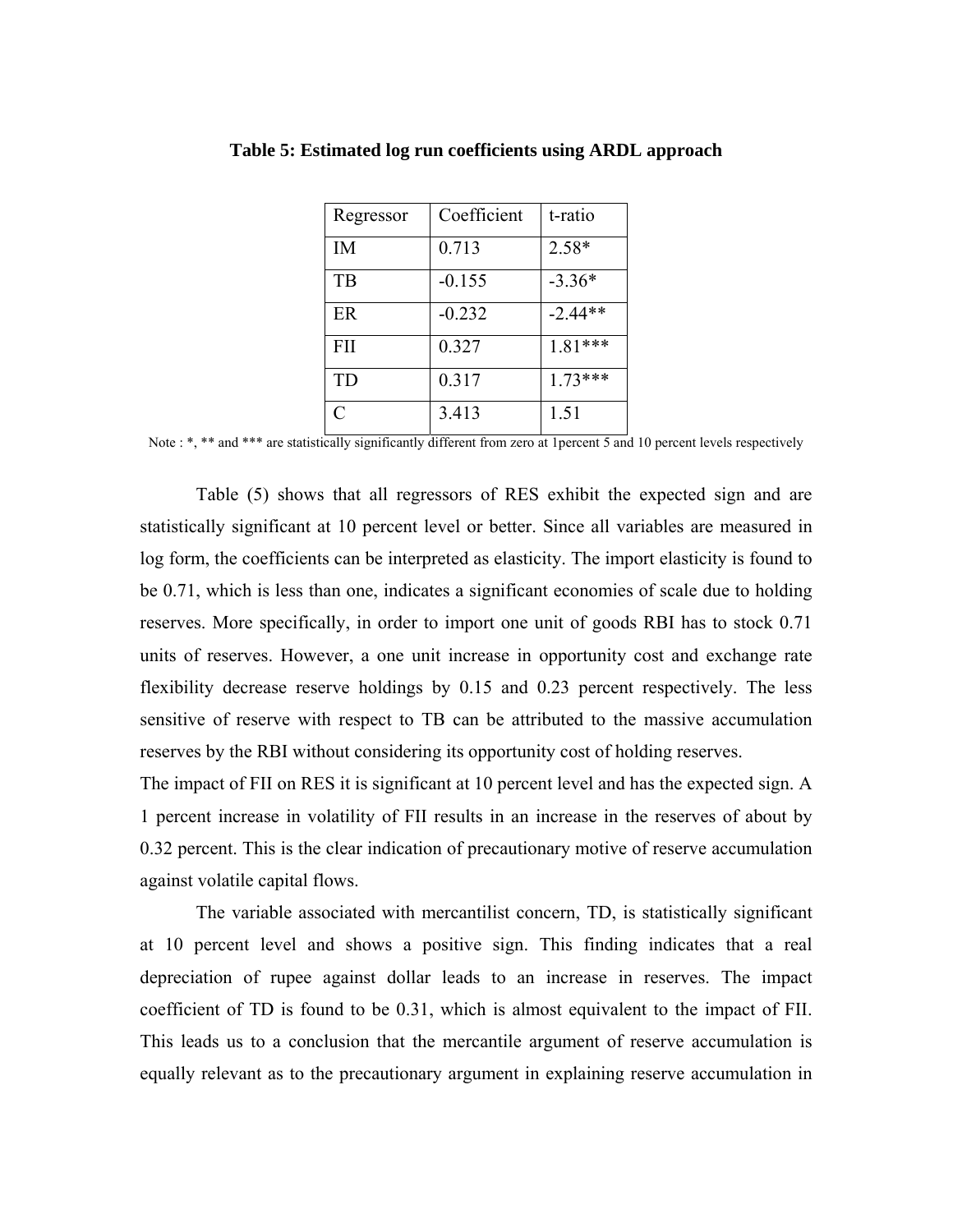India. Table (6) shows the error correction part of the equation (5) which shows the shortrun dynamics of reserves and its determinants.

| Regressor                                                | Coefficient | t-ratio  |  |  |  |
|----------------------------------------------------------|-------------|----------|--|--|--|
| ΔΙΜ                                                      | 0.334       | 1.51     |  |  |  |
| $\Delta$ TB                                              | $-0.007$    | $-4.11*$ |  |  |  |
| $\Delta$ ER                                              | $-0.0108$   | $-3.01*$ |  |  |  |
| ΔFΠ                                                      | 0.015       | $2.46**$ |  |  |  |
| $\Delta TD$                                              | 0.014       | $2.48**$ |  |  |  |
| C                                                        | 0.016       | 1.86***  |  |  |  |
| ecm                                                      | $-0.046$    | $-3.08*$ |  |  |  |
| $R^2 = 0.23$                                             |             |          |  |  |  |
| Serial correlation at $\text{lag3}(\chi^2) = 0.87(0.83)$ |             |          |  |  |  |
| Heteroscedasticity at lag3 ( $\chi^2$ ) = 2.69(0.44)     |             |          |  |  |  |
| Functional form( $\chi^2$ ) = 0.001(0.95)                |             |          |  |  |  |

**Table 6: Error Correction Representation for the ARDL model**

Note: \*, \*\* and \*\*\* are statistically significantly different from zero at 1percent 5 and 10 percent levels respectively

In table  $(6)$  the error correction term  $(ecm)$  is found to be  $-0.04$ , which is significant at 1 percent level and has an expected sign. The coefficient of ecm indicate that around four percent of the deviation from equilibrium is eliminated within one month. The low ecm coupled with high reserve holdings in India seems to conform to Clark's proposition (Clark, 1970), that a country with a low speed of adjustment towards equilibrium would require a high level of reserves to finance its balance of payment. All variables in the error correction model are significant except IM and have expected sign also. It can also be seen that the variable FII and TD are significant at 5 percent level in contrast to long-run model. This may be due to the fact that the reserves in India are sensitive in short-run due to volatility of shot term capital flows as well as RBI intervention in the foreign exchange market. The model passes the diagnostic tests against serial correlation, heteroscedasticity and functional form misspecification. The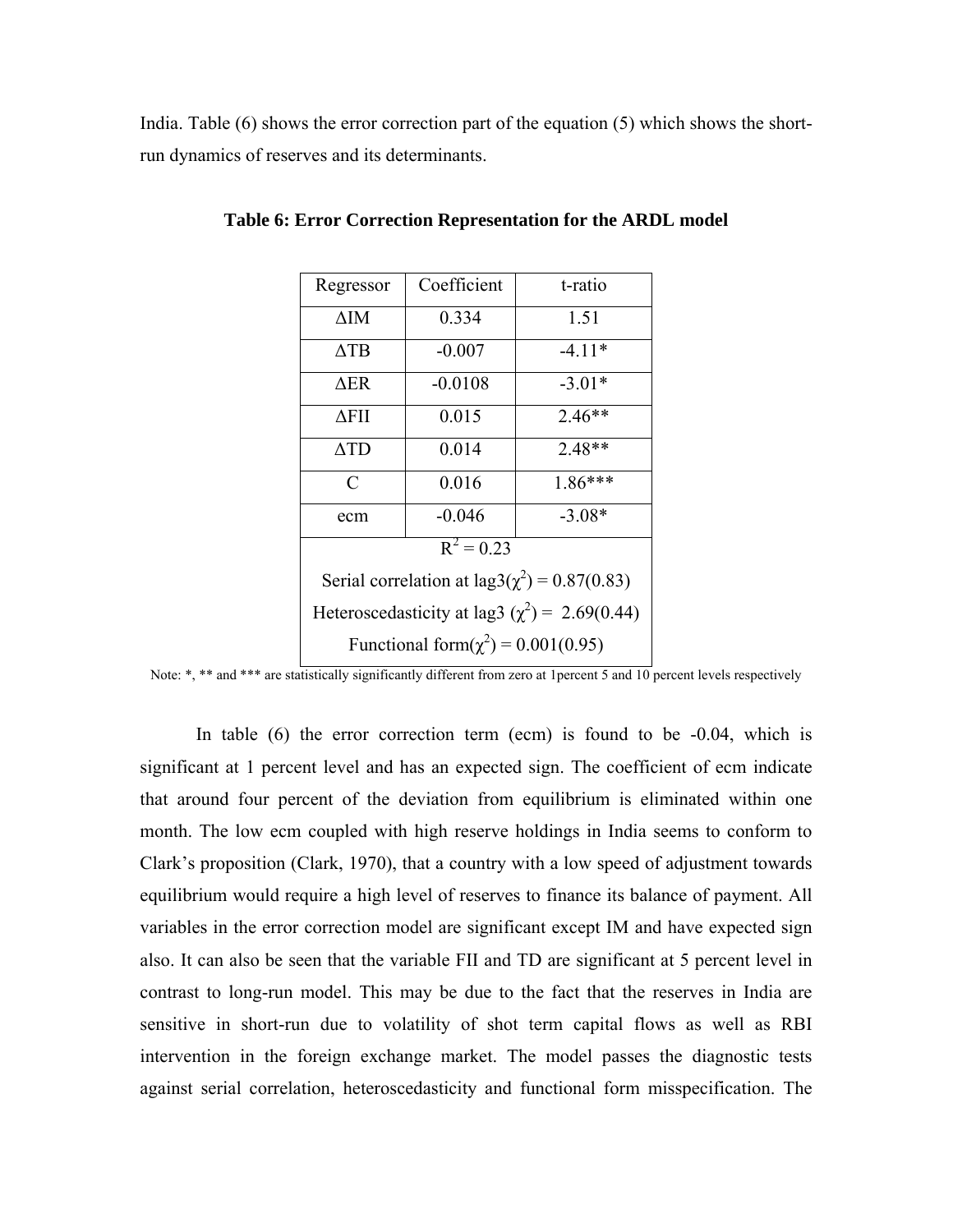cumulative sum (CUSUM) and cumulative sum of squares (CUSUMQ) plots (Figure 1) from a recursive estimation of the model also indicate stability of the coefficients over the sample period.



**Figure: 1 Plot of CUSUM and CUSUMQ for Coefficient Stability** 

#### **5. CONCLUSIONS**

This paper has empirically investigated the importance of precautionary and mercantilist motives to the holding of international reserves in Indian context. The investigation is conducted by means of the ARDL approach to cointegration developed by Peseran et.al(1996) using monthly data from 1993 to 2007. The empirical log-run reserve demand function includes of explanatory variables such as imports, opportunity cost measure, exchange rate flexibility, Foreign Institutional Investment volatility and the deviation of real exchange rate from its trend. The volatility series of exchange rate and foreign institutional investment are derived from GARCH (1, 1) model. The deviation of real exchange rate from its trend is derived by applying HP filter method on real exchange rate of Rupee versus US Dollar.

The cointegration results indicate a log-run equilibrium relationship between reserves and its determinants. Foreign institutional investment volatility is found to have a significant effect on reserve, which through supports precautionary motive for holding reserve. The variable associated with mercantilist concern is also found to have a significant impact on reserves, which is all most equivalent to the impact of foreign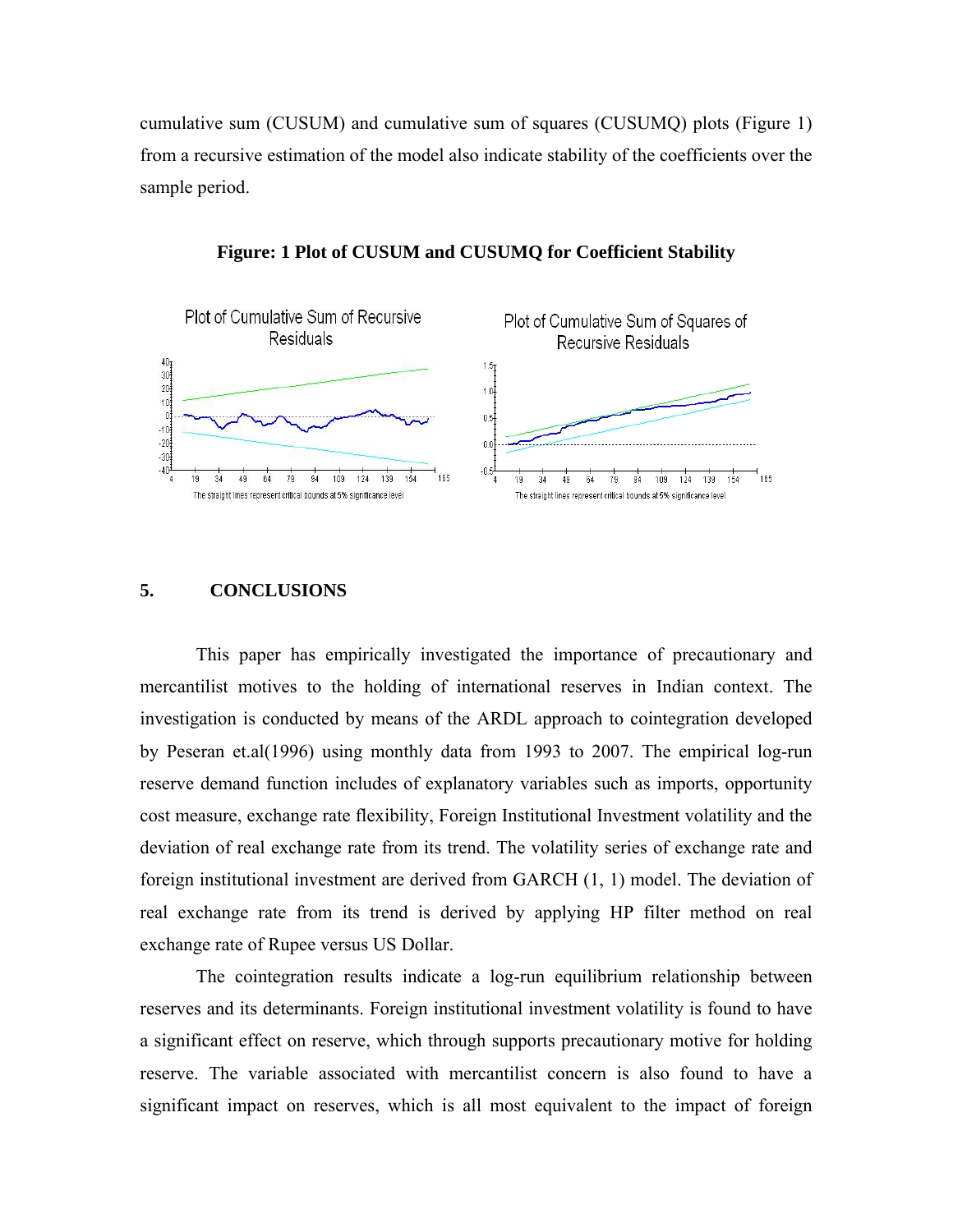institutional investment volatility. This indicates that reserves accumulation in India is not only due to greater exposure to volatility of shot term capital flows but also due to the under valued exchange rate regime against the US Dollar. Therefore, it can be concluded that the precautionary motive as well as mercantilist motive are equally important in explaining reserve accumulation in India over the period of study.

\*\*\*\*\*\*\*\*\*\*\*\*\*\*\*\*\*\*\*\*\*\*\*\*\*\*\*\*\*\*\*\*\*\*\*\*\*\*\*\*\*\*\*\*\*\*\*\*\*\*\*\*\*\*\*\*\*\*\*\*\*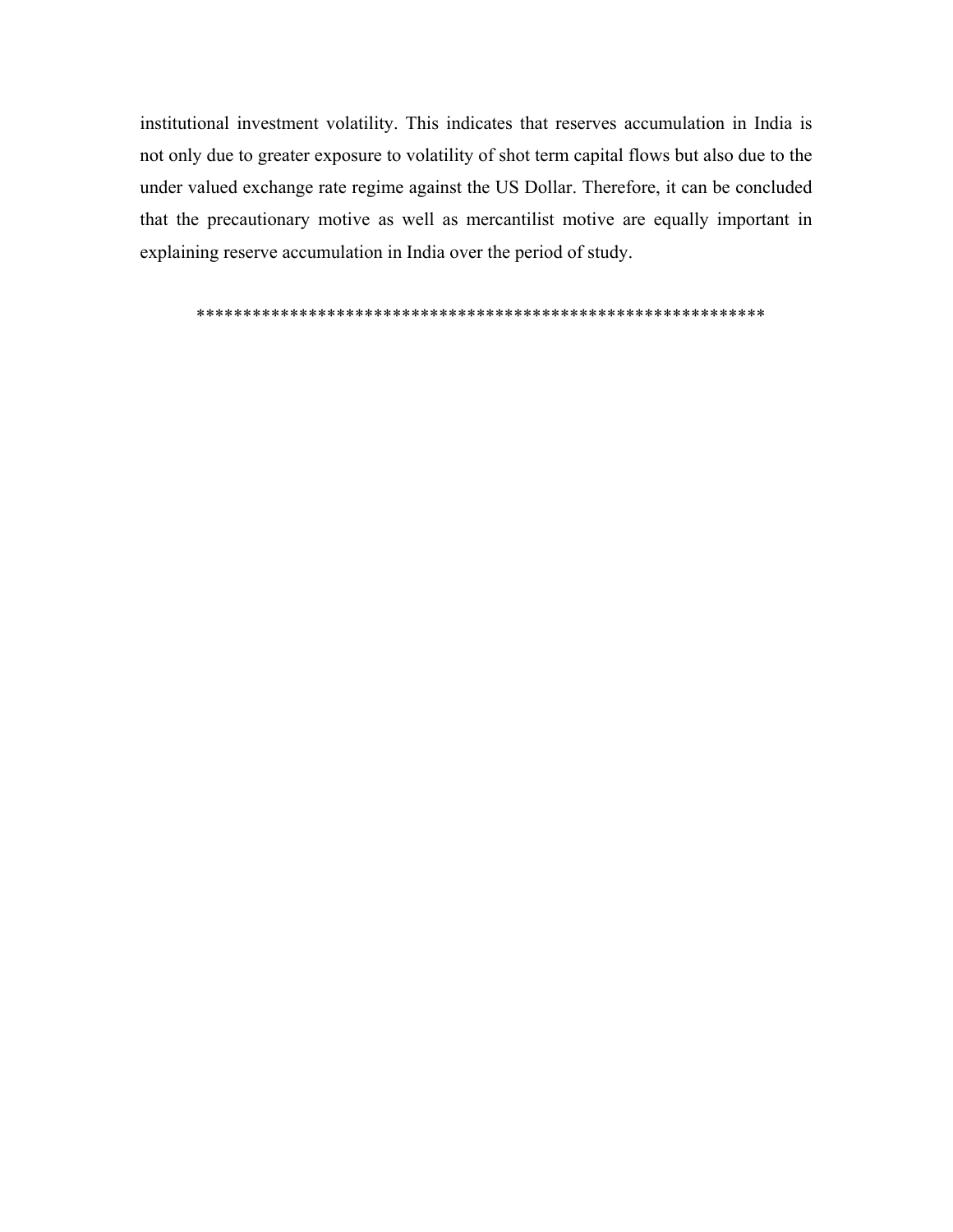#### **REFERENCE**

- 1. Aizenman, J., Lee, J., 2005. International reserves: precautionary versus mercantilist views, theory and evidence, NBER Working Paper, No. 11366.
- 2. Bollerslev, T., 1986. Generalized autoregressive conditional heteroskedasticity, Journal of Econometrics, 31, 307-327.
- 3. Calvo, G., 1998. Capital flows and capital-market crises: the simple economics of sudden stops, Journal of Applied Economics, 35–54.
- 4. Clark, P.B., 1970. Optimum international reserves and the speed of adjustment, Journal of political economy, 78, 356-76.
- 5. Dooley, M., Folkerts-Landau, D., Garber, P., 2003. An essay on the revived Bretton Woods System, NBER Working papers, No. 9971.
- 6. Edwards, S., 2004. Thirty years of current account imbalances, current account reversals, and sudden stops, IMF Staff Paper*.* 51 (Special Issue).
- 7. Engel, R., Bollerslev, T., 1986. Modeling the persistence of conditional variance, Econometric Review, 5, 1-50.
- 8. Grubel, H.G., 1971. The Demand for International Reserves: A critical review of literature, Journal of Economic Literature, 9, 1148-66.
- 9. Hodrick, R., E. Prescott., 1997. Post war US business cycle: An empirical investigation, Journal of Money, Credit and Banking, 27.
- 10. Johansen,S., Juselius, K., 1990. Maximum likelihood estimation and inference on cointegration with application to the demand for money, Oxford Bulletin of Economics and Statistics, 169–210.
- 11. Patnaik, I., 2003. India's policy stance on reserves and the currency, Technical report, ICRIER Working Paper No. 108.
- 12. Pesaran, M.H., Shin, Y., Smith, R.J., 1996. Testing for the existence of a longrun relationship, DAE Working Paper No. 9622, Department of Applied Economics, University of Cambridge.
- 13. Ramachandran, M., Srinivasan., 2006. Asymmetric exchange rate intervention and international reserve accumulation in India, Economic Letters